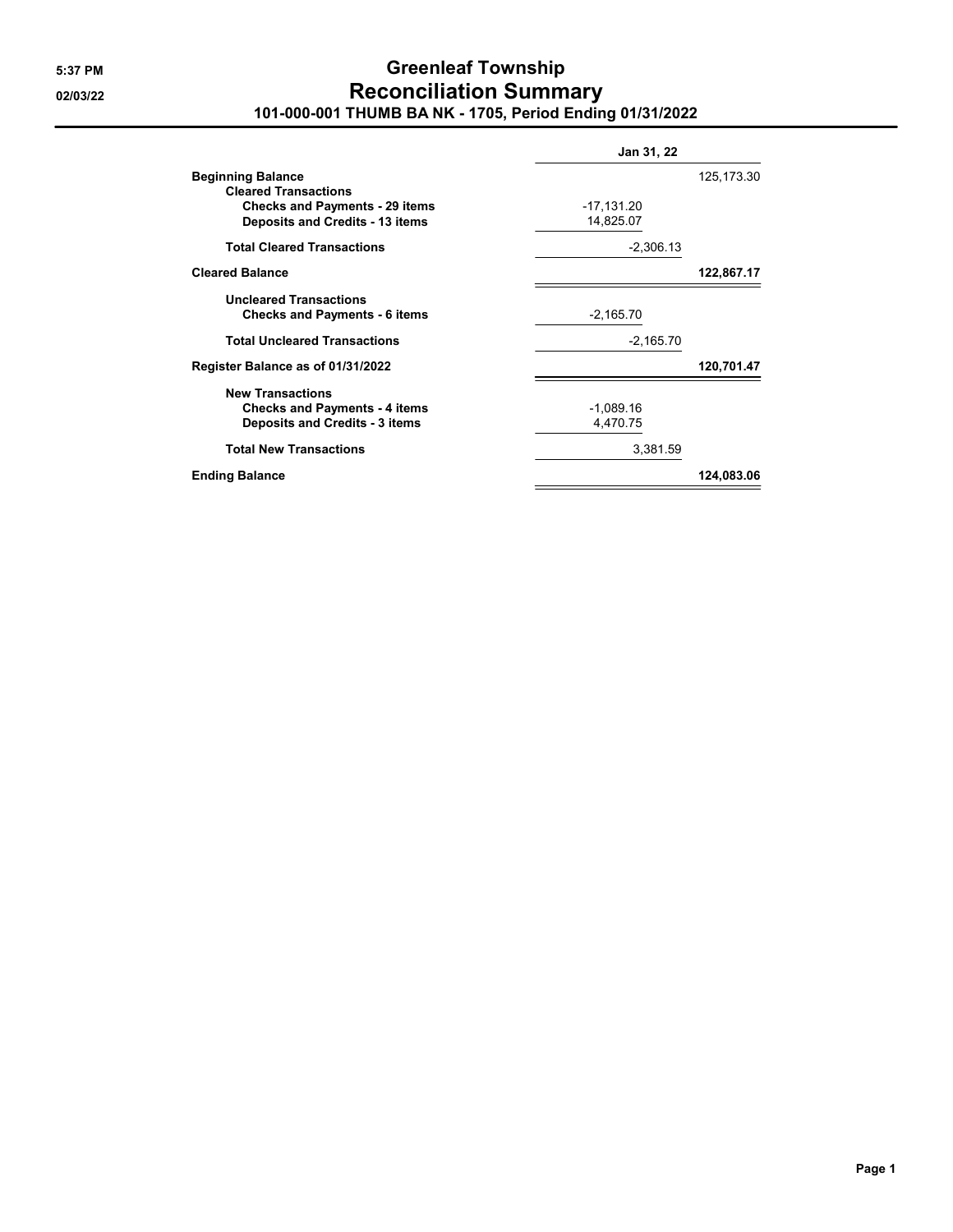## **5:38 PM Greenleaf Township 02/03/22 Reconciliation Detail 101-000-001 THUMB BA NK - 1705, Period Ending 01/31/2022**

| <b>Type</b>              | <b>Date</b>                            | <b>Num</b>    | <b>Name</b>              | Cir    | Amount                  | <b>Balance</b>             |
|--------------------------|----------------------------------------|---------------|--------------------------|--------|-------------------------|----------------------------|
| <b>Beginning Balance</b> |                                        |               |                          |        |                         | 125, 173.30                |
|                          | <b>Cleared Transactions</b>            |               |                          |        |                         |                            |
|                          | <b>Checks and Payments - 29 items</b>  |               |                          |        |                         |                            |
| Check                    | 01/30/2021                             | debit         | <b>Staples</b>           | Χ      | $-199.24$               | -199.24                    |
| Check                    | 08/25/2021                             | 4867          | Ken Brown                | Χ      | $-69.26$                | $-268.50$                  |
| Check                    | 09/08/2021                             | 4876          | Ken Brown                | Χ      | $-138.52$               | -407.02                    |
| Check                    | 10/27/2021                             | 4898          | Ken Brown                | Χ      | $-69.26$                | -476.28                    |
| Check                    | 11/10/2021                             | 4905          | Ken Brown                | Χ      | $-138.52$               | $-614.80$                  |
| Check                    | 12/22/2021                             | 4928          | O"Neil Wallace & D       | X      | $-1,710.00$             | $-2,324.80$                |
| Check                    | 12/22/2021                             | 4931          | Ken Brown                | Χ      | -207.79                 | $-2,532.59$                |
| Check                    | 12/22/2021                             | 4936          | Kirt Peruski             | Χ      | $-69.26$                | $-2,601.85$                |
| Check                    | 12/22/2021                             | 4935          | Ken Osentoski            | X      | $-69.26$                | $-2,671.11$                |
| Check                    | 12/22/2021                             | 4934          | Gregg Guza               | Χ      | $-69.26$                | -2,740.37                  |
| Check                    | 12/22/2021                             | 4933          | Barb Godlewski           | X      | $-41.56$                | $-2,781.93$                |
| Check                    | 12/22/2021                             | 4932          | Bernadette Cain          | Χ      | $-41.56$                | $-2,823.49$                |
| Check                    | 12/29/2021                             | 4943          | <b>Election Source</b>   | Χ      | $-615.00$               | -3,438.49                  |
| Check                    | 12/29/2021                             | 4942          | Thumb Office Supply      | X      | $-91.20$                | $-3,529.69$                |
| Check                    | 01/05/2022                             | <b>Debit</b>  | I.R.S.                   | X      | $-1,504.06$             | $-5,033.75$                |
| Check                    | 01/05/2022                             | 4944          | <b>Excel Appraisals</b>  | X      | -276.90                 | $-5,310.65$                |
| Check                    | 01/07/2022                             | debit         | Thumb Bank & Trust       | X      | $-25.55$                | $-5,336.20$                |
| Check                    | 01/20/2022                             | 4951          | O"Neil Wallace & D       | Χ      | $-2,535.00$             | -7,871.20                  |
| Check                    | 01/20/2022                             | 4950          | Greenleaf Township       | Χ      | -2,195.07               | $-10,066.27$               |
| Check                    | 01/20/2022                             | 4949          | King & King CPA's,       | Χ      | $-1,000.00$             | $-11,066.27$               |
| Check                    | 01/20/2022                             | 4954          | Judy Keller              | Χ      | $-577.19$               | $-11,643.46$               |
| Check                    | 01/20/2022                             | 4955          | Deborah McClorey         | X      | $-577.19$               | $-12,220.65$               |
| Check                    | 01/20/2022                             | 4953          | Robert Delong            | Χ      | $-461.75$               | $-12,682.40$               |
| Check                    | 01/20/2022                             | 4947          | Cass City Chronicle      | X      | $-207.00$               | -12,889.40                 |
| Check                    | 01/20/2022                             | 4946          | Sanilac County Equ       | Χ      | $-195.00$               | $-13,084.40$               |
| Check                    | 01/20/2022                             | 4952          | Ken Brown                | Χ      | $-138.52$               | $-13,222.92$               |
| Check                    | 01/20/2022                             | debit         | <b>DTE</b><br><b>AVS</b> | X      | $-59.74$                | $-13,282.66$               |
| Check<br>Check           | 01/20/2022<br>01/21/2022               | debit<br>4958 | <b>GG Construction</b>   | X<br>X | $-48.54$<br>$-3,800.00$ | $-13,331.20$<br>-17,131.20 |
|                          | <b>Total Checks and Payments</b>       |               |                          |        | $-17,131.20$            | $-17,131.20$               |
|                          | <b>Deposits and Credits - 13 items</b> |               |                          |        |                         |                            |
| Deposit                  | 01/04/2022                             |               |                          | Χ      | 11.88                   | 11.88                      |
| Deposit                  | 01/04/2022                             |               |                          | Χ      | 12.09                   | 23.97                      |
| Deposit                  | 01/04/2022                             |               |                          | Χ      | 96.64                   | 120.61                     |
| Deposit                  | 01/04/2022                             |               |                          | Χ      | 720.00                  | 840.61                     |
| Deposit                  | 01/04/2022                             |               |                          | X      | 3,000.00                | 3,840.61                   |
| Deposit                  | 01/04/2022                             |               |                          | Χ      | 6,722.70                | 10,563.31                  |
| Deposit                  | 01/05/2022                             |               |                          | X      | 353.85                  | 10,917.16                  |
| Deposit                  | 01/21/2022                             |               |                          | X      | 206.86                  | 11,124.02                  |
| Deposit                  | 01/21/2022                             |               |                          | X      | 623.34                  | 11,747.36                  |
| Deposit                  | 01/26/2022                             |               |                          | X      | 2.10                    | 11,749.46                  |
| Deposit                  | 01/26/2022                             |               |                          | Χ      | 2,914.55                | 14,664.01                  |
| Deposit                  | 01/28/2022                             |               |                          | Χ      | 154.50                  | 14,818.51                  |
| Deposit                  | 01/31/2022                             |               |                          | X      | 6.56                    | 14,825.07                  |
|                          | <b>Total Deposits and Credits</b>      |               |                          |        | 14,825.07               | 14,825.07                  |
|                          | <b>Total Cleared Transactions</b>      |               |                          |        | $-2,306.13$             | $-2,306.13$                |
| <b>Cleared Balance</b>   |                                        |               |                          |        | $-2,306.13$             | 122,867.17                 |